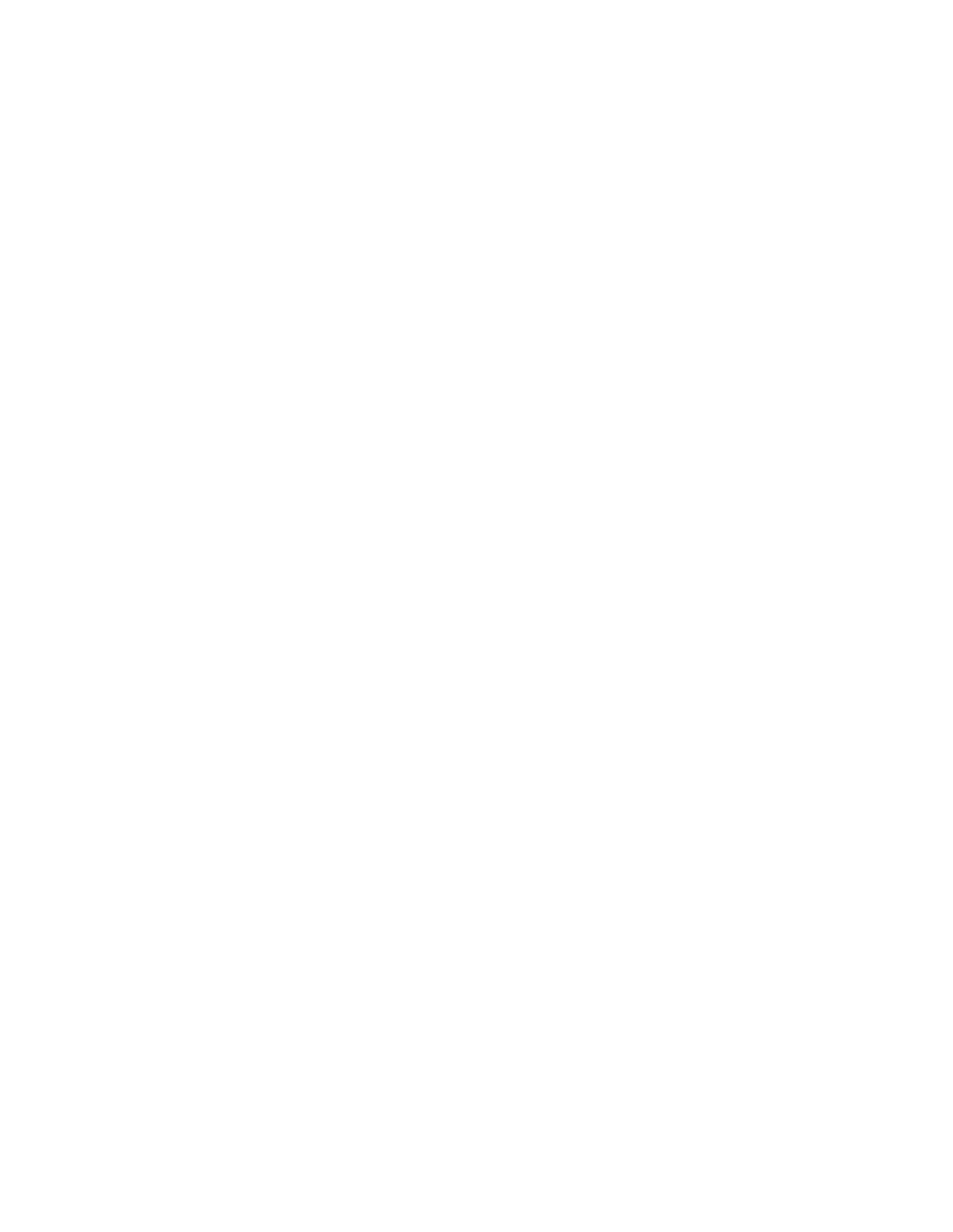

# **2019 Psychological and Neuropsychological Testing Billing and Coding Guide**

The information provided throughout this Guide relates to both Neuropsychological and Psychological Testing services. Given the differences in scope, however, the two types of testing services are discussed separately as needed.

## **COVERAGE INDICATIONS, LIMITATIONS, AND MEDICAL NECESSITY**

#### **Neuropsychological Assessment**

Neuropsychological assessments provide measurements of brain function that are objective, valid, and reliable. Information from neuropsychological assessments directly impacts medical management of patients by providing information about diagnosis, progression or course of conditions, prognosis, and treatment of disorders that are known to impact central nervous system (CNS) functioning. In addition, neuropsychological assessments predict functional abilities across a variety of disorders (Chaytor & Schmitter-Edgecombe, 2003; Gure, Kabeto, Plassman, Piette, & Langa, 2010; Marcotte & Grant, 2010; Sbordone & Long, 1996; Stilley, Bender, Cunbar-Jacob, Sereika, & Ryan, 2010; Wilson, 1993; Wojtasik et al., 2009), and information from neuropsychological assessments are incorporated into physician discharge summaries a majority of the time (Temple, Carvalho, & Tremont, 2006). Reliable and research-validated neuropsychological tests are administered in the context of a comprehensive evaluation that synthesizes data from clinical interview, record review, medical history, and behavioral observations. Where appropriate, these evaluations consider neuroimaging and other neuro-diagnostic studies and inform neuropsychologically-oriented interventions (AACN 2007).

Neuropsychological evaluations are frequently requested to assess cognitive functioning for patients with a history of medical or neurological disorders that compromise cognitive or neurobehavioral functioning; congenital, genetic, or metabolic disorders known to be associated with impairments in cognitive or brain development; and reported impairments in cognitive functioning. Neuropsychological evaluations are also requested to assess cognitive function as a part of treatment planning and determining response to interventions, and to evaluate cognitive function as a part of the standard of care for treatment selection and treatment outcome evaluations (*e.g.*, deep brain stimulators, epilepsy surgery).

Neuropsychological assessment is not limited in relevance to patients with evidence of structural brain damage. It is frequently necessary to document impairments in patients with possible/ probable neuropsychological and neurobehavioral disorders. It is the evaluative approach of choice whenever objective documentation of subjective cognitive complaints and symptom validity testing are indicated.

Neuropsychological testing involves administration of standardized tests of cognitive and emotional functioning by a qualified health care professional (QHP) or clinically-trained technician under the direction and supervision of the QHP. There is no definition or guideline in Medicare of what a technician is, and definitions differ on a state-by-state basis. Technician training and supervision, test selection, data interpretation and analysis, report writing and consultation are the responsibility of the QHP who is independently licensed at the doctoral level. Interpretation of neuropsychological tests and integration of testing results with other relevant clinical data must be conducted by a QHP, such as a clinical psychologist, or a physician with appropriate training and expertise in neuropsychological assessment and cognitive functioning.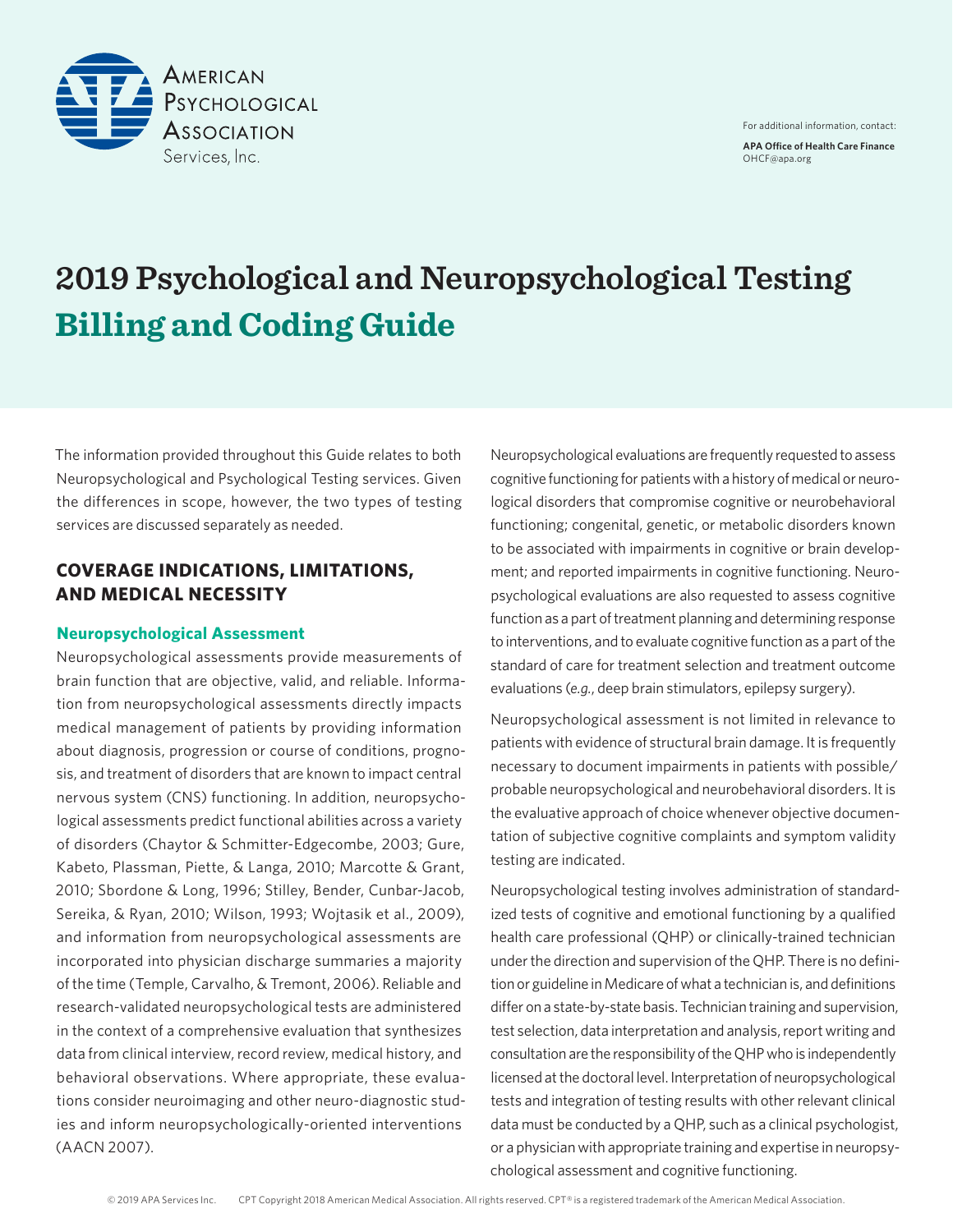Other related neuropsychological evaluation services include review of relevant medical records, clinical decision making that occurs throughout the course of testing, integration of test results with other clinically relevant information, and interactive feedback of evaluation results to the patient and caregiver. *(For more information see description of individual services below.)*

Neuropsychological examination consists of detailed measurement of brain function through standardized testing typically of multiple domains, including but not limited to: general intellect, abstract reasoning, attention, language, problem-solving, memory, visual-spatial abilities, motivation and performance validity, adaptive skills, and mood.

## **Neuropsychological testing is considered medically necessary for one or more of the following indications, where initial assessment or assessment over time is needed in order to:**

- 1. Measure cognitive or behavioral deficits related to known or suspected CNS impairment, trauma, or neuropsychiatric disorders, including when the information will be useful in determining a diagnosis, prognosis, or informing treatment planning; or
- 2. Establish a treatment plan by measuring functional abilities/ impairments in individuals with known or suspected CNS and neuropsychiatric disorders; or
- 3. Determine the potential impact of substances that may cause cognitive impairment (*e.g.*, radiation, chemotherapy, prescribed or illicit drugs, toxins) or result in measurable improvement in cognitive function, including when this information is utilized to determine treatment planning; or
- 4. Conduct pre-surgical or treatment-related measurement of cognitive function to determine whether one might safely proceed with a medical or surgical procedure that may affect brain function (*e.g.*, deep brain stimulation, resection of brain tumors or arteriovenous malformations, epilepsy surgery, stem cell or organ transplant) or significantly alter a patient's functional status; or
- 5. Determine through measurement of cognitive abilities whether a patient's medical condition impairs his/her ability to comprehend and participate effectively in treatment regimens (*e.g.,* surgical procedures, determining functional capacity for health care decision-making) or to function independently after treatment (*e.g.*, work, independent living, managing financial affairs); or
- 6. Design, administer, and/or monitor outcomes of cognitive rehabilitation procedures, such as compensatory memory training for brain-injured patients; or
- 7. Measure cognitive or functional deficits in children and adolescents based on an inability to develop expected knowledge, skills or abilities as required to adapt to cognitive, social, emotional, or physical demands; or
- 8. Evaluate primary symptoms of impaired attention and concentration that can occur in many neurological and psychiatric conditions.

#### **Psychological Assessment**

Psychological assessment involves the use of reliable and research-validated methods (including but not limited to clinical interviewing) and standardized tests to evaluate cognitive, behavioral, and emotional functioning, intellectual abilities, personality, and psychopathology (Meyer et al., 2001).

When appropriate, these evaluations also consider an individual's medical history and condition, psychosocial factors, and interpersonal relationship dynamics to formulate diagnoses and treatment plans and answer other clinical questions, as enumerated below (Meyer et al., 2001). Psychological assessment is a complex, integrative process that requires specialized training and expertise (Society for Personality Assessment Board of Trustees, 2006).

Psychological tests are used to assess a broad range of mental abilities and attributes, mood states, mental status, achievement and ability, personality characteristics, and emotional functioning in a variety of settings and across various populations and disorders. Psychological testing requires a QHP or clinically trained technician for test administration and scoring. Psychological test interpretation and integration of test results with other relevant clinical data must be performed only by a QHP, such as a clinical psychologist, with training and expertise in psychodiagnostic assessment. Associated psychological assessment services by the QHP include review of relevant medical records, clinical decision making that occurs throughout the course of testing, integration of test results with other relevant clinical information, report writing, and interactive feedback of assessment results to the patient and caregiver. *(For more information see description of individual services below.)*

Domains assessed in a psychological assessment typically consist of mood/emotional conditions and symptoms, cognitive status, adaptive functioning, and behavioral and interpersonal adjustment. Examples include, but are not limited to: depression, anxiety, suicide and/or violence risk, anger expression and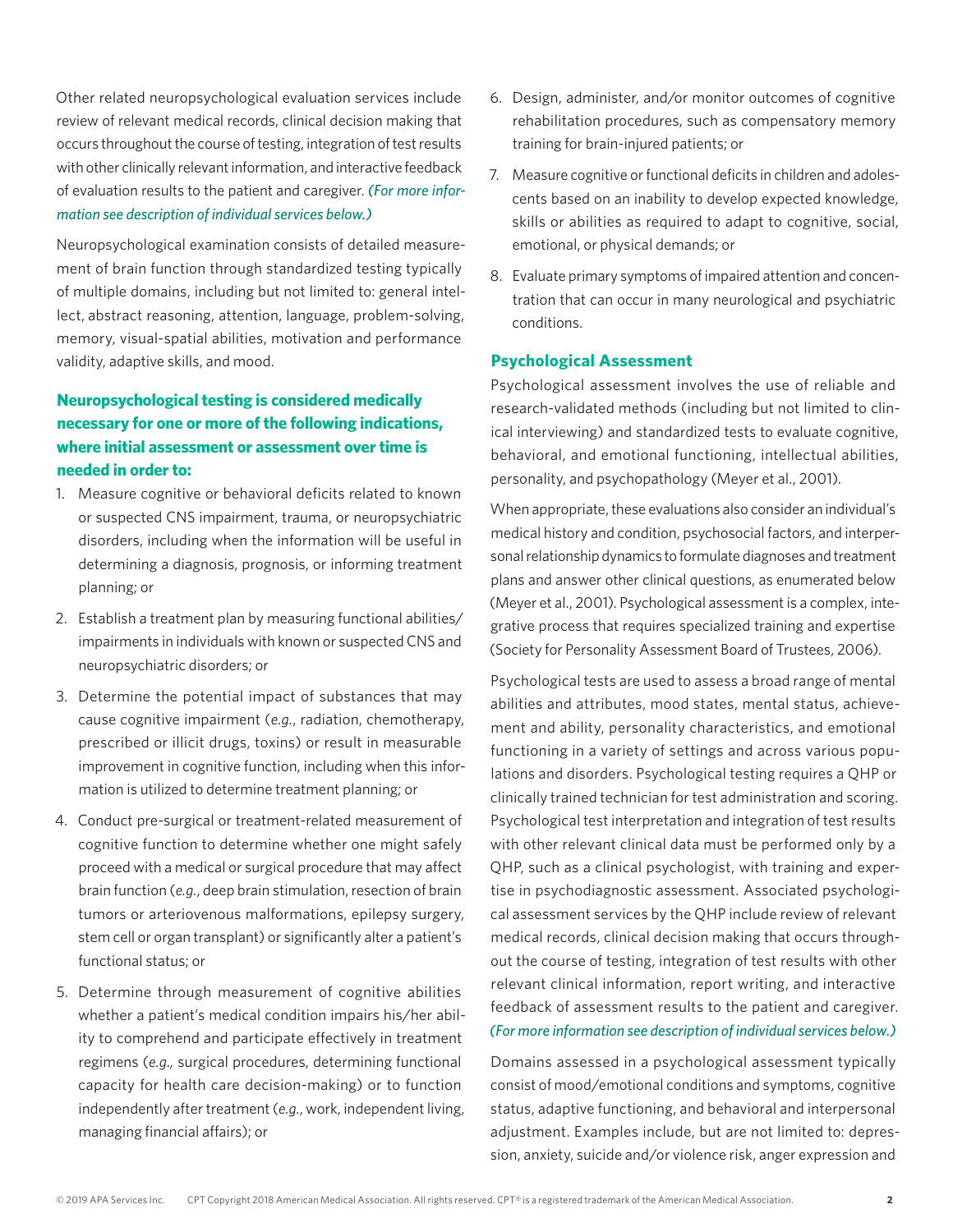management, resilience and stress management capacities, psychological traits and states, personality dynamics, intellectual ability, information processing capacities, social-skill deficits, and family dynamics.

## **Psychological testing is considered medically necessary for one or more of the following indications, where there is a need to:**

- 1. Measure a psychological disorder and its severity and functional impairment to determine psychiatric diagnosis when a mental illness is suspected, or to achieve a differential diagnosis from a range of medical/psychological disorders that present with similar constellations of symptoms (*e.g.*, determination and measurement of anxiety severity and impact in the presence of ongoing asthma or heart disease); or
- 2. Measure behavioral factors that impact disease management in scenarios that include but are not limited to: (a) pre-surgical evaluation to identify psychological factors that may potentially affect or complicate the outcome of surgical procedures and/or aftercare (*e.g.*, spinal surgery, bariatric surgery); (b) assessment of emotional/personality factors impacting physical disease management and ability to comply with and benefit from medical interventions; (c) assessment of psychological factors in chronic pain patients; and (d) compliance to treatment regimens; or
- 3. Measure functional capacity to delineate specific cognitive, emotional, or behavioral bases of functional complaints and/or disability, and/or to assess patient capacity for decision-making when impairment is suspected that would affect patient care or case management or independent living; or
- 4. Measure psychological barriers and strengths to aid in treatment planning, including but not limited to the selection of treatment options when several different approaches may be indicated, to determine treatment prognosis and outcomes, or to identify reasons for poor response to treatment; or
- 5. Measure risk factors needed to determine patients' risk of harm to self and/or others; or
- 6. Perform symptom measurement to objectively measure treatment effectiveness and/or determine the need to refer for pharmacological treatment or other medical evaluation (*e.g.*, based on severity and chronicity of symptoms); or
- 7. Measure and confirm or refute clinical impressions obtained from interactions with patients, particularly when malingering of disorder or denial of psychological difficulty is suspected; or

8. Evaluate primary symptoms of impaired attention and concentration that can occur in many neurological and psychiatric conditions.

## **Components of Neurobehavioral Status Exam and Clinical/Diagnostic Interview**

#### **• Neurobehavioral Status Examination**

This is a clinical assessment of cognitive functions and behavior, and may include an interview with the patient, other informants, and/or staff, as well as integration of prior history and other sources of clinical data with clinical decision making, further assessment and/or treatment planning and report. Evaluation domains may include language, memory, acquired knowledge, attention, planning and problem solving, and visual-spatial abilities. When it precedes a neuropsychological or psychological evaluation, the clinical assessment would determine the type of tests and how those tests should be administered (AMA CPT Assistant, November 2006).

Note: The new coding structure for the Neurobehavioral Status Examination includes a time-based/per hour code to report the first hour of service (*i.e.*, 96116), plus an add-on code to report each additional hour required to complete the service (*i.e.*, 96121).

A neurobehavioral status examination, in the absence of neuropsychological testing, is insufficient to objectify and quantify mild cognitive impairment.

#### **• Clinical/Diagnostic Interview**

The face-to-face psychological evaluation typically begins with a diagnostic interview conducted by the provider. The diagnostic interview involves clinical assessment of the patient, collateral interviews as appropriate, and review of prior records. The interview includes clinical assessment of several domains including but not limited to: presenting problems and symptoms, history of maladjustment, reasoning and judgment, coping and problem solving, attention and concentration, mood and range of affect, functional impairment, and relevant developmental and family history. When it precedes a psychological testing evaluation, the clinical assessment would determine the types of tests and how those tests should be administered.

Note: CPT® code 90791; *Psychiatric diagnostic evaluation*, is a comprehensive psychiatric diagnostic evaluation of psychological and psychosocial conditions, without medical services (see CPT® code 90792; *Psychiatric diagnostic evaluation with medical services*, for psychodiagnostic interview that includes medication management and medication services). This service remains unchanged for Calendar Year 2019. It is an untimed procedure code and can be billed only one time for the service provided during a single encounter.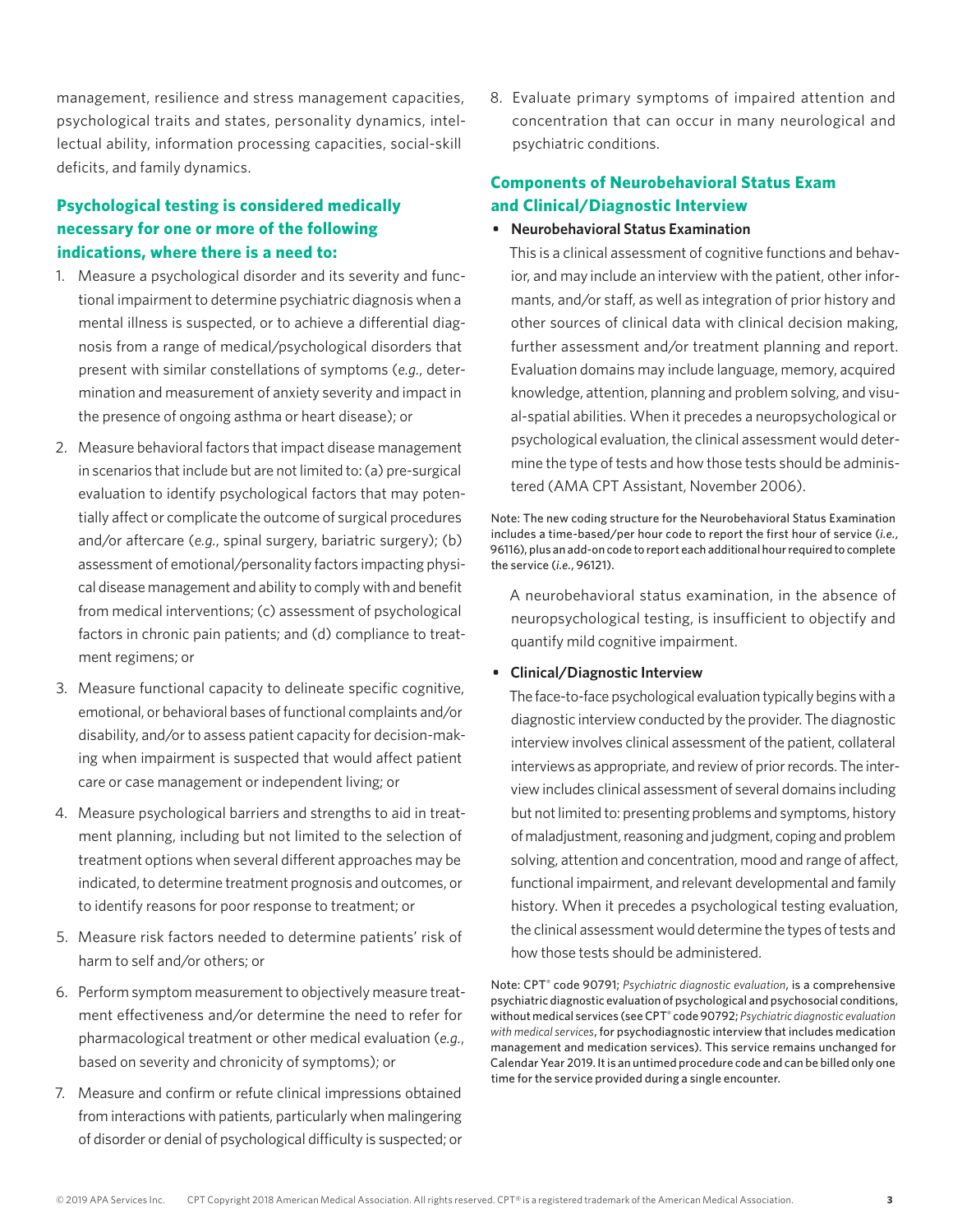## **Components of Neuropsychological and Psychological Evaluation**

*Neuropsychological testing evaluation services* typically include integration of patient data with other sources of clinical data, data interpretation, clinical decision making, and treatment planning and report. It may include interactive feedback to the patient, family member(s) or caregiver(s) when performed. Evaluation domains for neuropsychological evaluation may include memory, language and communication, attention, executive function, intellectual function, visual-spatial function, sensorimotor function, validity and motivation, emotional and personality features, and adaptive behavior.

*Psychological testing evaluation services* typically include integration of test data with other sources of clinical data, interpretation, clinical decision making, and treatment planning and report. It includes interactive feedback to the patient and to family members or caregiver(s) when indicated. Evaluation domains for psychological evaluation may include emotional, behavioral and interpersonal functioning, intellectual functioning, thought processes, validity and response bias, personality, and psychopathology.

Components that are included within neuropsychological and psychological testing evaluation services are described below.

- **• Record Review**
	- **›** The provider reviews available medical and other records and referral question and determines whether an evaluation is appropriate; reviews presenting signs and symptoms; reviews other relevant medical history; and reviews any other relevant information contained within that will potentially affect results and interpretation of the neuropsychological or psychological evaluation.

#### **• Test Selection**

- **›** Information from medical and other records, clinical interviews, and behavioral observations are integrated to guide the selection of specific neuropsychological or psychological tests. The selection of tests is a strategic process that varies as a function of patient characteristics (level of education, premorbid level of functioning, sensory abilities, physical limitations, fatigue level, age, and ethnicity), the goals of the evaluation (establishing a diagnosis, measuring functional capacities, measuring treatment effects, etc.), and clinical decision making during the testing process itself based on the patient's ongoing performance.
- **›** Neuropsychological and psychological tests may include direct question-and-answer, performance-based tests

involving object manipulation, inspection and responses to pictures or patterns, self-report questionnaires, paper-andpencil written, computer-based or multiple-choice tests that measure functional impairment and abilities in areas such as:

- Intellectual abilities
- Abstract reasoning and categorical thinking
- Attention and concentration
- Language and communication
- Decision-making, strategy formation, and executive functioning (*e.g.*, planning, organization, self-monitoring, mental flexibility, pragmatics)
- Learning and memory
- Motor function, sensorimotor function, lateralized functions
- Perception and perceptual organization
- Visual-spatial cognition and visual-motor praxis
- Mood and affect, conduct, personality, quality of life
- Motivation, response style, response validity (*e.g.*, performance validity, symptom validity)
- Adaptive behavior (Activities of Daily Living)
- Social-emotional adjustment, awareness and responsivity
- Psychopathology (*e.g.*, psychotic thinking or somatization)
- Impulse control and conduct
- Personality characteristics
- Stress, coping, and problem-solving
- Interpersonal adjustment

#### **• Clinical Decision Making**

- **›** The QHP evaluates how the patient is responding throughout the psychological or neuropsychological testing process through direct observation via test administration and/or communication with the technician. The QHP alters the test selection or approach as needed based on clinically significant elements of the patient's ongoing behavior within the testing session. There will be variability across patients depending on a wide variety of factors including patient complexity, comorbidities, severity of medical condition(s) and other factors that drive the clinical decision making. Examples of factors that require intra-session clinical decision making include, but are not limited to:
	- Discovery of physical, sensory, or cognitive impairment impeding patient's ability to demonstrate their cognitive abilities on previously planned test instruments
	- Emotional/behavioral response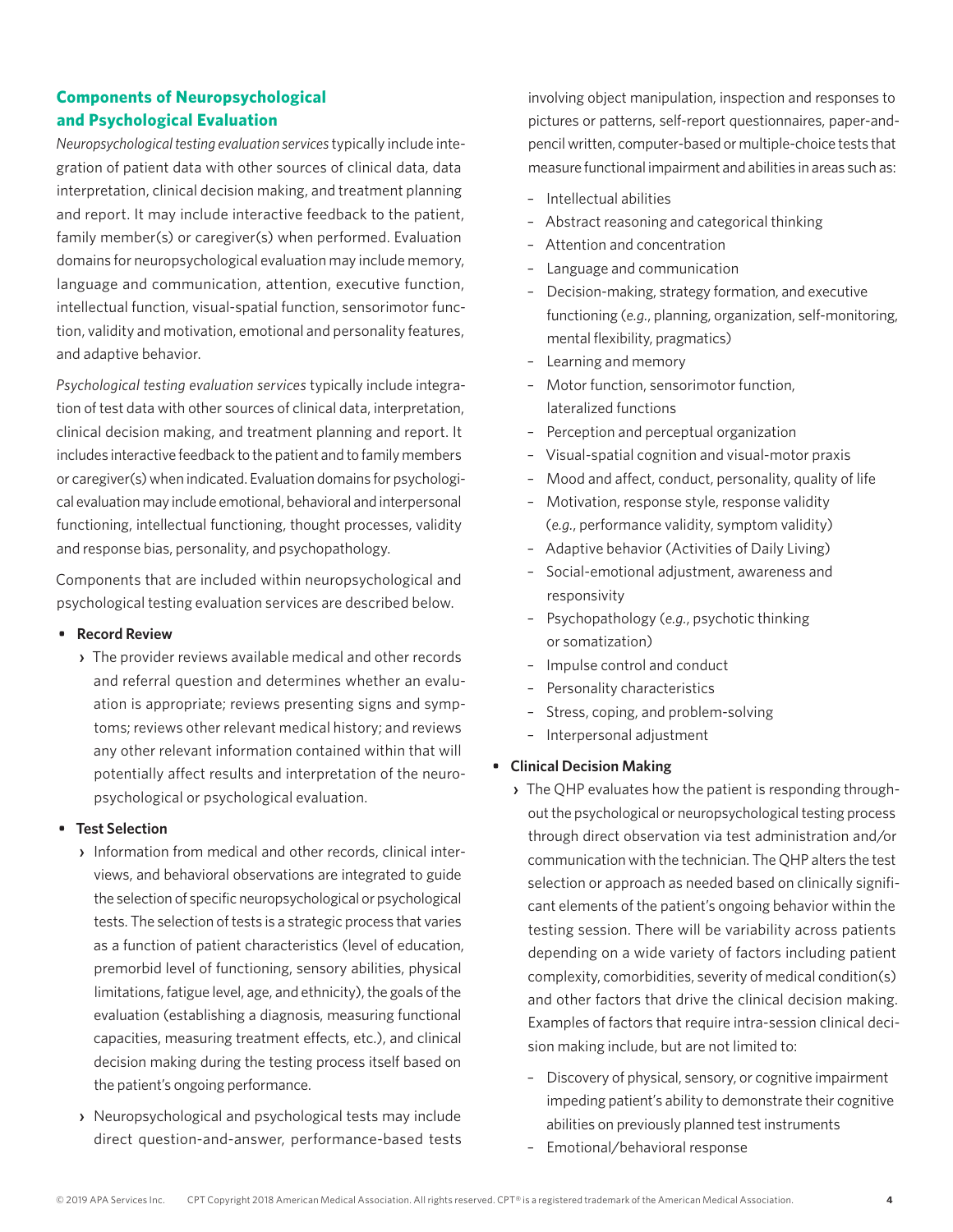- Level of patient functioning
- Level of patient impairment
- Nature of symptoms
- Level of literacy
- Level of language proficiency and/or acculturation
- Whether test results being collected are valid, reliable, and believed to be representative of domain intended to be measured
- Determination that a higher level or more nuanced tests are required for accurate diagnosis
- **›** Another important aspect of clinical decision making, based on observed intra-test behavior, may include the need to go beyond the standardized testing procedure to evaluate the level at which specific skills are present and for clarification and elaboration of the cognitive components leading to an individual's test responses. This modification of the standardized testing approach requires a high degree of professional judgment by the QHP and expertise beyond technical competence in test administration and, when needed, is essential for accurate interpretation of the underlying reasons an individual may demonstrate low test performance.
- **›** When utilizing a technician for test administration, the QHP initially discusses with and directs the technician as to tests and testing procedures to be used. During the testing session, the QHP must be available for consultation throughout the testing session in order to adjust testing activity.
- **›** Clinical decision making by a QHP occurs throughout the testing process, whether a QHP or technician is administering the tests (as documented in codes 96132 and 96133 for neuropsychological evaluation services and 96130 and 96131 for psychological evaluation services described below).
- **• Interpretation and Integration of Test Results with Other Sources of Clinical Data**
	- **›** Test scores collected as part of a neuropsychological or psychological evaluation require interpretation by a QHP with specific training and experience in neuropsychological or psychological assessment. Further, test scores are interpreted in the context of other sources of clinical data (*e.g.*, patient demographic information, behavioral observations, relevant medical history, relevant psychosocial and contextual factors, etc.) and all information is integrated into a clinical report. *(See "Documentation Requirements" below)*
- **• Creation of Clinical Report** *(See "Interpretation and Integration of Test Results with Other Sources of Clinical Data" above and "Documentation Requirements" below)*
- **• Medical Management and Treatment Planning**
	- **›** The QHP uses results of cognitive, emotional and other assessment methods to respond to a referral question or assist with medical management and treatment planning (*e.g.*, provides recommendations for medications and medical management strategies, rehabilitative therapies, strategies or supports to assist with medication and treatment plan adherence, psychological and other medical interventions, supervision needs, compensatory strategies that would be beneficial to minimize effects of cognitive impairments, increased awareness of and interventions to manage a patient's functional limitations).
- **• Interactive Feedback Session**
	- **›** The interactive feedback session is performed as part of neuropsychological and psychological evaluation services.
	- **›** A post-evaluation feedback session with the patient and/ or family members is a typical part of the neuropsychological and psychological evaluation (American Psychological Association, 2017; Finn, 1996; Pegg et al., 2008; Postal and Armstrong, 2013). It is empirically shown to be produce clinically meaningful benefits (Poston & Hanson, 2010) including symptomatic improvements (Miller, Cano, & Wurm, 2013; Smith, Eichler, Norman, & Smith, 2015) and is highly valued by patients (Westervelt, Brown, Tremont, Javorsky, & Stern, 2007) and physicians who refer their patients for neuropsychological assessments (Postal et al, 2017).
	- **›** The interactive feedback session typically emphasizes any or all of the following:
		- Discussion of the relationship between test results and information about diagnosis and prognosis.
		- Patient education about their diagnosed condition and functioning with the goal of improving adherence to treatment plans, and safety.
		- Explanation of treatment recommendations. In addition to those recommendations that are directly managed by the patient's medical provider (*e.g.*, changes in medication or treatment), patients are provided with evidencebased treatment recommendations that are not typically managed by medical providers, and which are best explained by providers with expertise in neuropsychological or psychological assessment, including tailored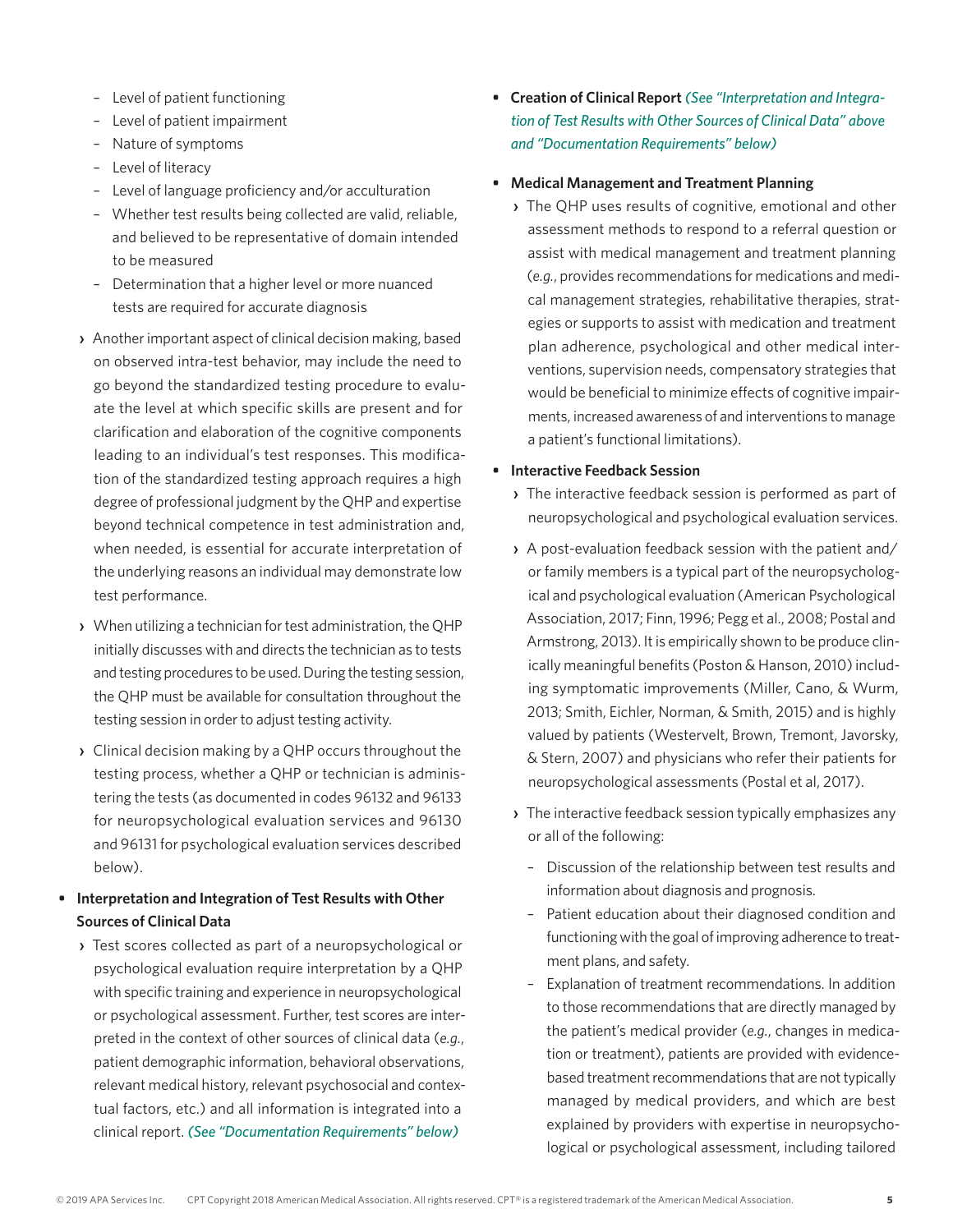behavioral strategies to maximize functioning, safety measures such as driving recommendations, referrals to other specialty providers (*e.g.*, psychiatry, rehabilitative therapists), recommendations for nonpharmacological interventions, and community resources.

– Communication of results to family members in order to explain treatment recommendations enhances treatment outcome for the patient (Postal 2018). In some cases, a patient may be undergoing treatment or may be too cognitively impaired to engage in such feedback. In such circumstances, where the QHP determines that feedback is necessary to ensure adherence to treatment plans including safety issues, feedback may be given to the patient's caregiver (with appropriate permissions and release of information).

Note: The new coding structure for the psychological/neuropsychological testing evaluation services includes a time-based/per hour code to report the first hour of service (*i.e.*, 96130/96132), plus an add-on code to report each additional hour required to complete the service (*i.e.*, 96131/96133).

### **Components of Psychological or Neuropsychological Test Administration and Scoring (Data Gathering)**

• This set of codes is used for administration and scoring of psychological or neuropsychological testing by either

The QHP directly

*OR*

A trained technician under the general supervision of a QHP

- Psychological and neuropsychological testing involves administration of standardized tests of cognitive and emotional functioning by a QHP or clinically-trained technician under the direction and supervision of the QHP. As noted above, there is no definition or guideline in Medicare of what a technician is, and definitions differ on a state-by-state basis. Technician training and supervision, test selection, data interpretation and analysis, report-writing and consultation are the responsibility of the QHP who is independently licensed at the doctoral level.
- Regardless of the individual administering and scoring the testing, these codes always involve general supervision of the technician and clinical decision making by the QHP, and will always be billed in combination with the corresponding neuropsychological or psychological evaluation services code as follows.
	- **›** A state-licensed QHP provides a high degree of professional judgment and expertise in addition to technical competence in test administration.
- **›** When testing is administered by a technician (96138, 96139), general supervision of the technician, oversight of the data and test battery modification is typical. *(See "Clinical Decision Making" above and note that these activities are billed separately from this code.)*
- **›** Psychological or neuropsychological test administration and scoring services should be reported with codes 96136-96139.
	- When a physician or QHP personally administers and scores the psychological or neuropsychological test (*i.e.*, without the use of a technician), code 96136 will be reported for the first 30 minutes, and add-on code 96137 will be reported for each additional 30-minute increment of time required to complete the test administration service.
	- When a technician (non-physician or non-QHP under the supervision of a physician or QHP) administers and scores the test, code 96138 should be reported for the first 30 minutes of technician test administration services, and add-on code 96139 is reported for each additional 30-minute increment.
- It is a common practice for both a psychologist and a technician to provide test administration and scoring for the same patient. Even when utilizing testing technicians, many psychologists and neuropsychologists incorporate their own test administration into the evaluation protocol. However, a National Correct Coding Initiative (NCCI) edit prevents CPT® codes 96136 and 96138 to be billed on the same day with the same patient without including an appropriate modifier.
- When clinically appropriate, appending a modifier to the service that would have denied will result in a bypass of the NCCI edit. This modifier indicates the medical necessity (as evidenced in the documentation) of the psychologist and the technician to perform separate, distinct and non-overlapping test administration and scoring services.
- Choosing the appropriate modifier for services that are not normally reported together, but are appropriate under certain circumstances, depends on how the test administration and scoring services were provided to the same patient on the same date of service.
- **Modifier XE** indicates the testing was performed during **separate encounters**:
	- **›** When the patient has an initial test administration encounter with the psychologist and then leaves the office—possi-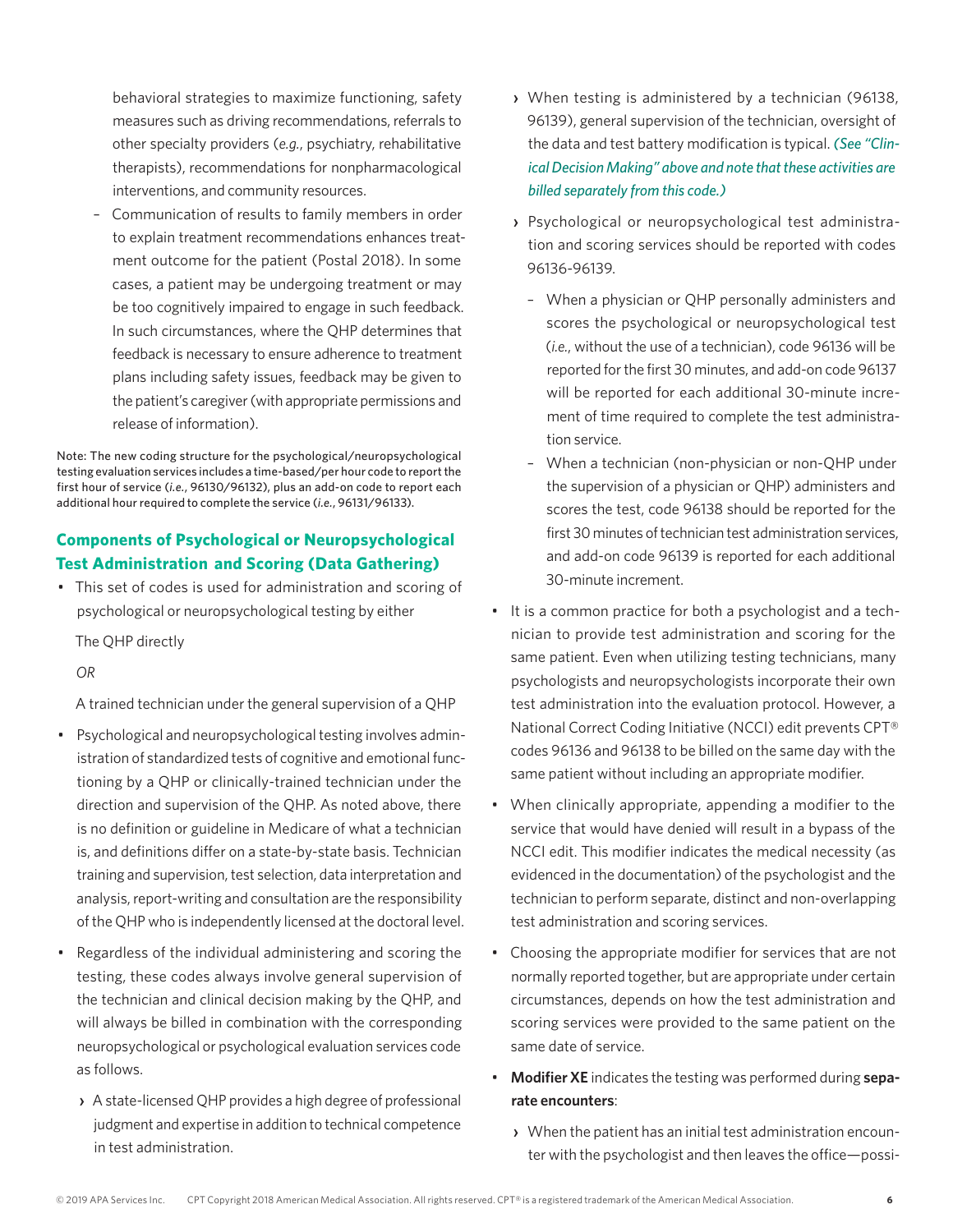bly to get lunch—but returns to the office later that day for a second encounter of test administration performed by the technician, **Modifier XE** would be appended to the base code for the second test administration and scoring service.

- Modifier XE is used to identify a service that is distinct because it occurred during a separate encounter on the same date of service.
- The submission of Modifier XE appended to a procedure code indicates that documentation is available in the patient's records which will support the medical necessity of the psychologist and the technician to perform separate, distinct and non-overlapping test administration and scoring services during separate encounters on the same date of service.
- This is unlikely to be a frequent circumstance, as often there is overlap between the technician and the psychologist for a given patient "encounter", and XE would therefore not be the appropriate modifier (see discussion regarding Modifier 59 below).
- **• Modifier 59** indicates the testing was performed during the **same encounter**, but was a distinct procedural service
	- **›** When the psychologist begins administering the test battery and then the technician takes over (*i.e.*, the patient doesn't leave the office), **Modifier 59** would be appended to the base code for the second test administration and scoring service.
		- Modifier 59 is used to identify procedures/services, other than E/M services, that are not normally reported together, but are appropriate under the circumstances, however, Modifier XE would not be appropriate.
		- Documentation must support a different session, different procedure or surgery, different site or organ system, separate incision/excision, separate lesion, or separate injury (or area of injury in extensive injuries) not ordinarily encountered or performed on the same day by the same individual. However, when another already established modifier is appropriate, it should be used rather than Modifier 59 (see discussion regarding Modifier XE above).
- It should also be noted that if both a psychologist and a technician (under the supervision of the psychologist) provide test administration and scoring services with the same patient but on different dates of service, no modifier is required to be reported on the claim form.

## **Psychological or Neuropsychological Test Administration, with Single Automated Instrument via Electronic Platform, with Automated Result**

- CPT® code 96146 is for a single, automated test (*e.g.*, brief testing for given condition, monitoring progression of disease or condition, monitoring of response to intervention, etc.), administered via electronic platform (*e.g.*, computer, iPad), that produces an automated report. This new code was created to distinguish between providing a limited, single psychological or neuropsychological automated test versus providing a robust battery of tests (APAPO' 2014; Roebuck-Spencer et al., 2017; Block et al., 2016).
- These services do not require a psychologist/physician/technician for test administration and/or scoring (*i.e.*, no physician work component).
- The CPT® code 96146 is reported when a single automated test with automated result is administered. If more than one automated test is administered, 96146 can only be billed once.
- When computer-generated interpretations are used as part of a battery of tests (*i.e.*, two or more tests), they are integrated with other data by the QHP using evaluation services codes (96130-96133).

#### **Limitations of Coverage**

Psychological and Neuropsychological testing is not considered reasonable and necessary when:

- 1. The patient is neurologically, cognitively, or psychologically unable to participate in a meaningful way in the testing process; or
- 2. The patient will not benefit from reasonable therapeutic or care options – there must be a reasonable expectation from a medical management perspective; or
- 3. Used as a routine screening tool given to the individual or to general populations; or
- 4. Administered for educational or vocational purposes that do not inform medical or health management (*i.e.*, the purpose of testing is to alter or direct medical or health management); or
- 5. Comprised exclusively of self-administered or self-scored inventories, or as screening tests of cognitive function or neurological disease (whether paper-and-pencil or computerized; *e.g.*, AIMS, Folstein Mini-Mental Status Examination). *(For description of differences between screening tests and comprehensive testing batteries, see APAPO, 2014;*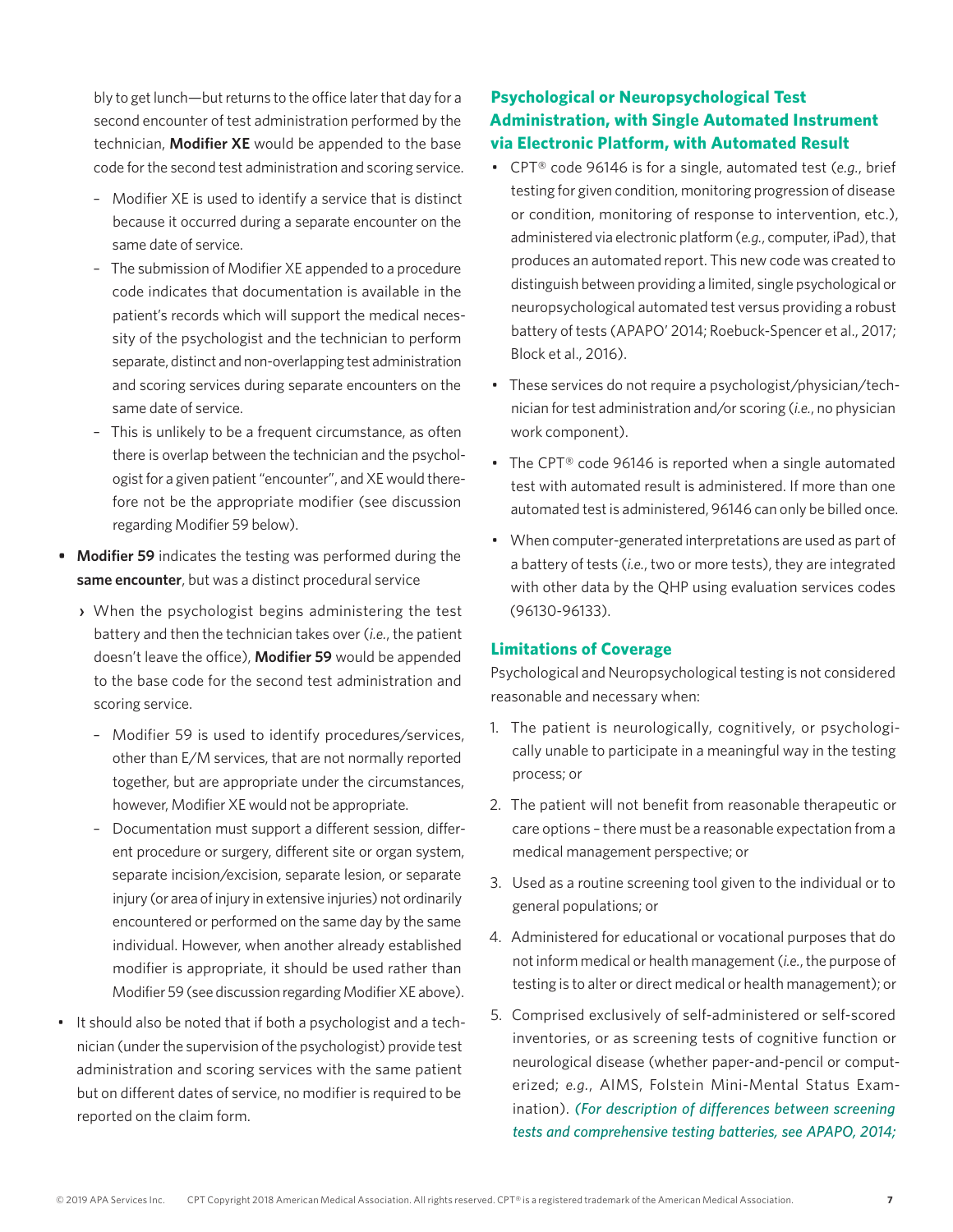#### *Roebuck-Spencer et al., 2017; Block et al., 2016)*; or

- 6. Repeat testing is not required for medical decision-making (*e.g.*, the repeat testing is because of patient preference or request); or
- 7. Administered when the patient is currently under the influence or impaired by alcohol, drugs (prescription or illicit), or other substances; or
- 8. The patient has been diagnosed previously with brain dysfunction, such as Alzheimer's disease, and there is no expectation that the testing would impact the patient's medical, functional, or behavioral management.

#### **CODING INFORMATION**

Below are the CPT® code and code descriptors for psychological and neuropsychological testing services:

**96116**; *Neurobehavioral status exam (clinical assessment of thinking, reasoning and judgment, e.g., acquired knowledge, attention, language, memory, planning and problem solving, and visual spatial abilities), by physician or other qualified health care professional, both face-to-face time with the patient and time interpreting test results and preparing the report; first hour*

**96121**; *Neurobehavioral status exam (clinical assessment of thinking, reasoning and judgment, e.g., acquired knowledge, attention, language, memory, planning and problem solving, and visual spatial abilities), by physician or other qualified health care professional, both face-to-face time with the patient and time interpreting test results and preparing the report; each additional hour (List separately in addition to code for primary procedure)*

**96130**; *Psychological testing evaluation services by physician or other qualified health care professional, including integration of patient data, interpretation of standardized test results and clinical data, clinical decision making, treatment planning and report, and interactive feedback to the patient, family member(s) or caregiver(s), when performed; first hour*

**96131**; *Psychological testing evaluation services by physician or other qualified health care professional, including integration of patient data, interpretation of standardized test results and clinical data, clinical decision making, treatment planning and report, and interactive feedback to the patient, family member(s) or caregiver(s), when performed; each additional hour (List separately in addition to code for primary procedure)*

**96132**; *Neuropsychological testing evaluation services by physician or other qualified health care professional, including integration of*  *patient data, interpretation of standardized test results and clinical data, clinical decision making, treatment planning and report, and interactive feedback to the patient, family member(s) or caregiver(s), when performed; first hour*

**96133**; *Neuropsychological testing evaluation services by physician or other qualified health care professional, including integration of patient data, interpretation of standardized test results and clinical data, clinical decision making, treatment planning and report, and interactive feedback to the patient, family member(s) or caregiver(s), when performed; each additional hour (List separately in addition to code for primary procedure)*

**96136**; *Psychological or neuropsychological test administration and scoring by physician or other qualified health care professional, two or more tests, any method; first 30 minutes*

**96137**; *Psychological or neuropsychological test administration and scoring by physician or other qualified health care professional, two or more tests, any method; each additional 30 minutes (List separately in addition to code for primary procedure) (96136, 96137, 96138, 96139 may be reported in conjunction with 96130, 96131, 96132, 96133 on the same or different days)*

**96138**; *Psychological or neuropsychological test administration and scoring by technician, two or more tests, any method; first 30 minutes*

**96139**; *Psychological or neuropsychological test administration and scoring by technician, two or more tests, any method; each additional 30 minutes (List separately in addition to code for primary procedure)*

**96146**; *Psychological or neuropsychological test administration, with single automated instrument via electronic platform, with automated result only*

**96112**; *Developmental test administration (including assessment of fine and/or gross motor, language, cognitive level, social, memory and/ or executive functions by standardized developmental instruments when performed), by physician or other qualified health care professional, with interpretation and report; first hour*

**96113**; *Developmental test administration (including assessment of fine and/or gross motor, language, cognitive level, social, memory and/or executive functions by standardized developmental instruments when performed), by physician or other qualified health care professional, with interpretation and report; each additional 30 minutes (List separately in addition to code for primary procedure)*

### **ICD-10 Codes that Support Medical Necessity for Neuropsychological and Psychological Testing**

Neuropsychological and psychological assessment is considered medically necessary for the following indications: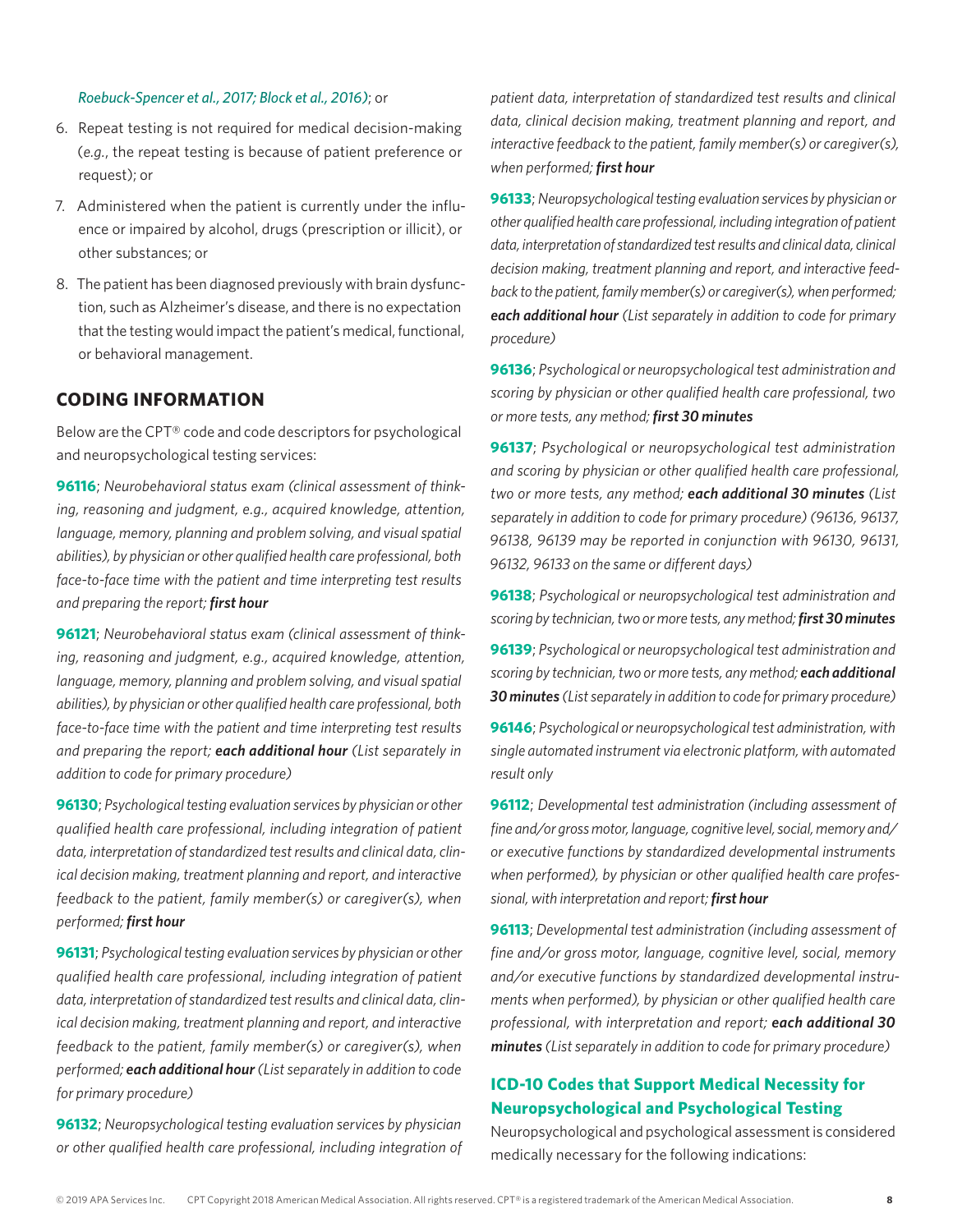• ICD-10 codes must be coded to the highest level of specificity. There are no ICD-10 codes listed in this Guide because coverage of the service is not based on diagnosis. Providers should use the appropriate ICD-10 code.

## **GENERAL INFORMATION**

#### **Documentation Requirements**

- 1. The patient's medical record should contain documentation that supports the medical necessity for testing or other services performed, and examination results. When appropriate, documentation includes the following information:
	- a. Referral question and referral diagnosis
	- b. Relevant medical history
	- c. Relevant psychosocial history
	- d. Sources of information (*e.g.*, patient interview, record review, behavioral observations)
	- e. Procedures administered
	- f. Clinical decision making *(See description in the section "Components of Neuropsychological and Psychological Evaluation" above)*
	- g. Interpretation of test data and other clinical information (*e.g.*, test results)
	- h. Integration of sources of information (*e.g.*, summary and impressions)
	- i. Diagnosis
	- j. Treatment planning and recommendations
- 2. The administration of psychological testing and/or neuropsychological testing must result in the generation of material that will be formulated into a report. All Testing Evaluation services and Test Administration and Scoring services provided by the QHP and technician must be documented in clearly understandable terms, and feedback provided for the benefit of referral sources and other reviewers.
- 3. Documentation should be legible, signed, and maintained in the patient's medical record. Upon request, it must be available to the payer.

#### **Episode of Care over Multiple Dates of Service**

It is typical for QHPs to provide Testing Evaluation Services (96130-96133) and/or Test Administration and Scoring services (96136-96139) across multiple dates of service. This could include multiple testing sessions with test scoring, non-faceto-face time engaged in professional services and test scoring, and interactive feedback. When a service is spread out over multiple visits, the total cumulative time spent performing each

type of service in the evaluation process (*i.e.*, clinical/diagnostic interview, testing evaluation services, and test administration and scoring) should be reported at the completion of the entire episode of care (Centers for Medicare & Medicaid Services [CMS], National Correct Coding Initiative [NCCI] April 1, 2019 Change Report for Add-On Code Edit Changes; MLN Matters® [SE17023](https://urldefense.proofpoint.com/v2/url?u=https-3A__www.cms.gov_Outreach-2Dand-2DEducation_Medicare-2DLearning-2DNetwork-2DMLN_MLNMattersArticles_downloads_SE17023.pdf&d=DwMGaQ&c=VjzId-SM5S6aVB_cCGQ0d3uo9UfKByQ3sI6Audoy6dY&r=jR1lLYhax3ROzOFGhMXiKF3WXlbJVdQitfGpwF9iKgE&m=ig7p1cPkHZiKVdwdyzg7moxDiOXlAe2J4J6IQWr6byM&s=yhZpO82-gXIWmv97HemPzP2d7CX8c2E0UJ6NCjUxT-w&e=) *Guidance on Coding and Billing Date of Service on Professional Claims*). The single bill should list both base and add-on codes with the different dates of service linked to the entire episode of evaluation. A single base code should only be submitted for the first unit of each type of service of the evaluation process. Only add-on codes should be used to capture subsequent units of service on the same or different days.

The episode of care concludes when the evaluation report is complete. It is expected that interactive feedback with the patient and/or family member(s) and caregiver(s) will be a typical component of the evaluation process. When more extensive feedback services with the patient and/or family member(s) and caregiver(s) are required, those services should be considered a new episode of care.

Important notes regarding proper reporting and billing for an entire Neuropsychological or Psychological Assessment episode of care over multiple dates of service:

- CPT® codes are reported based on the cumulative time spent performing each individual service category (*i.e.*, clinical interview, testing evaluation services, and test administration and scoring) even if time occurs on the same or different dates of service. Time spent performing the activities associated with each service category **is cumulative over the entire episode of care, but the activities in each service category do not necessarily happen chronologically.**
- For each service category provided, time is cumulated over the episode of care based on the time stated in the CPT® code descriptors.
	- **›** Test administration and scoring services are cumulated in 30-minute increments
	- **›** Neurobehavioral status exam and Testing evaluation services are cumulated in 60-minute increments
	- **›** Psychiatric diagnostic evaluation (90791) is an untimed procedure and can be billed only one time for the service provided during a single encounter

Cumulated time is then converted to units of CPT codes reported. A single unit of a base code should be reported with multiple units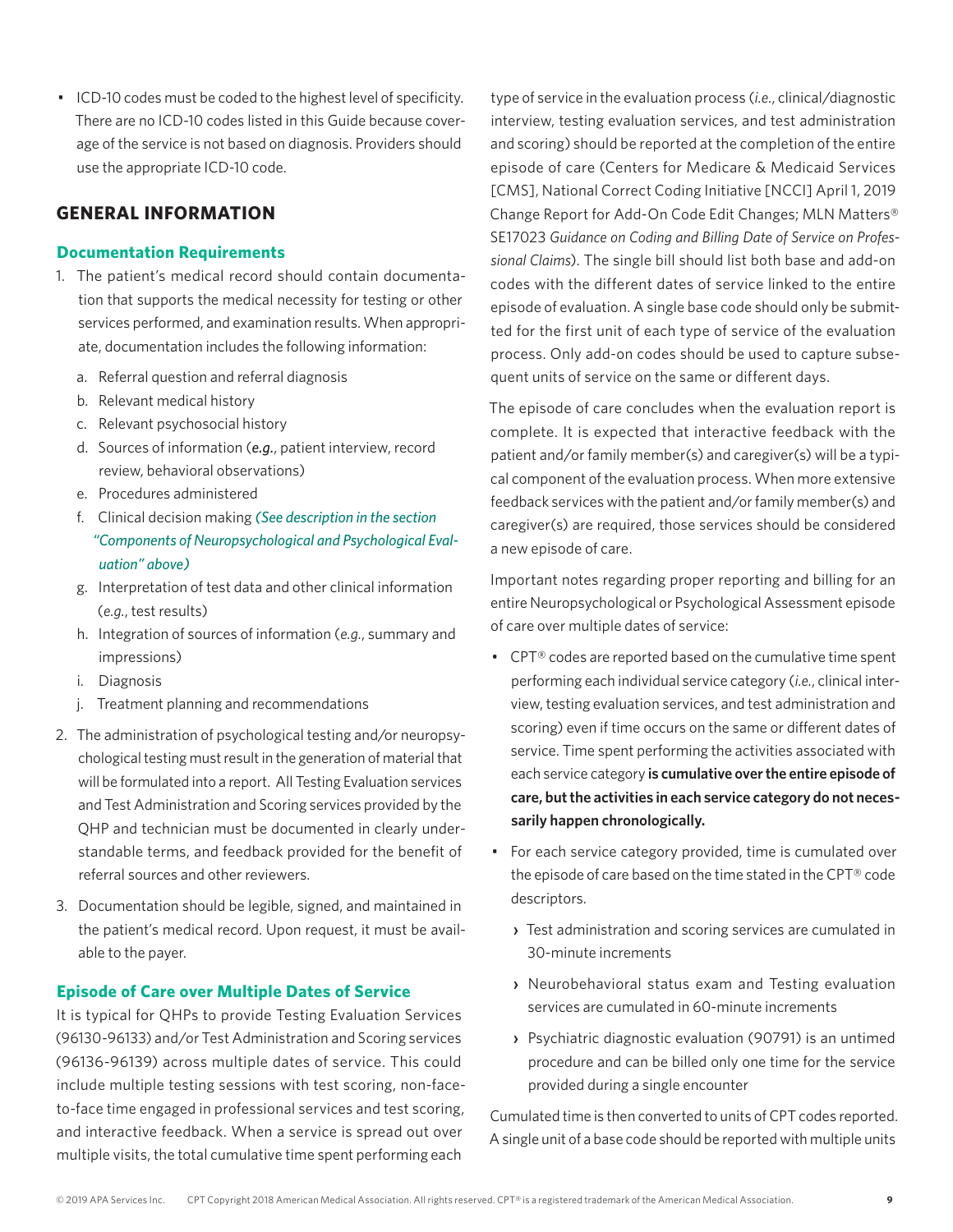(as needed) of the corresponding add-on code for the individual services performed. *(See Addendum for clinical examples and tips for proper documentation, coding and billing for episodes of care over multiple dates of service)*

## **UTILIZATION GUIDELINES**

The CPT® codes in this Guide do not represent psychotherapeutic modalities but are diagnostic in nature. Each test performed must contribute meaningfully to the evaluation services for the condition being assessed.

Psychological or psychiatric evaluations performed on patients with psychiatric disorders that can be accomplished through the clinical interview alone (*e.g.*, for some simple medication dose adjustments) would not require psychological testing, and such testing might be considered medically unnecessary.

With regard to neuropsychological and psychological evaluations, the combination of test administration and psychological/neuropsychological testing evaluation services will vary depending on a wide variety of factors including patient complexity, comorbidities, severity of medical condition(s) and other factors that drive the clinical decision making *(See "Clinical Decision Making" above)*. A summary of any significant complicating factors, when present and relevant to test selection or clinical decision making, should be included in the clinical report, using simple straightforward language to explain why the procedures were necessary in the particular case.

The new neuropsychological and psychological evaluation codes now include interactive feedback. This service was not included in the previous codes. Interactive feedback should be billed using the evaluation services codes and only when the service is provided face-to-face.

If the testing time exceeds eight (8) hours, medical necessity for extended testing time should be documented in the report. Supporting documentation in the medical record must be present to justify greater than eight hours of testing per patient. If the testing is done over several days, the total time for the evaluation should be reported at the completion of the entire episode of the evaluation. The single bill should list both base and add-on codes with the different dates of service linked to the entire episode of evaluation.

It is a common practice for both QHP test administration and scoring and technician test administration (under the supervision of the QHP) and scoring to occur on the same patient. Even when utilizing technicians, many psychologists and neuropsychologists

have incorporated test administration of at least several tests into their evaluation protocol, the medical necessity of which is determined by the complexity and degree of clinical decision making required. Therefore, both the QHP and technician test administration and scoring codes (96136-96139) can be used together to accurately document and report the time spent by each. *(See information regarding modifier XE versus 59 in the section "Components of Neuropsychological and Psychological Evaluation" above)*

There are cases in which a provider can administer and interpret standardized tests that can be used in both psychological and neuropsychological evaluations. In these cases, the QHP should choose the code that is the predominant service being provided. The psychological test evaluation codes (96130-96131) and neuropsychological test evaluation services (96132-96133) should not be billed together in the same episode of care.

If a computer test is given that does not require any supervision (*i.e.*, QHP or technician is out of the room) and has automated scoring, the actual administration time for the computer test would not be billed, but the time spent integrating this measure with other test results would be captured in the test evaluation services (96130-96133) billed by the QHP.

The QHP is required to give two (2) or more tests in order to utilize the Test Administration and Scoring codes 96136-96139). A single standalone test, even a multifaceted one, would not represent a neuropsychological evaluation or psychological evaluation service.

The QHP should use Developmental Testing CPT® codes 96112 and 96113 when standardized developmental measures are used to assess skill development in multiple areas that include: receptive and expressive language, social, cognitive, gross and fine motor, and adaptive functioning.

When the primary referral question for young children or older children who are delayed is to assess: (a) developmental skill acquisition appropriate for age; (b) loss of previously acquired skills; or (c) failure to attain expected skills, the QHP should use 96112 and 96113 for the total time spent administering, scoring, observing, interpreting, and clinical decision making related to the entire test battery, which must include the use of a standardized developmental instrument.

When the primary referral question is not for developmental concerns, but a standardized developmental instrument is used to determine loss of previously acquired skills/failure to attain expected skills for age, in the context of neuropsychological and/or psychological measures that directly address the referral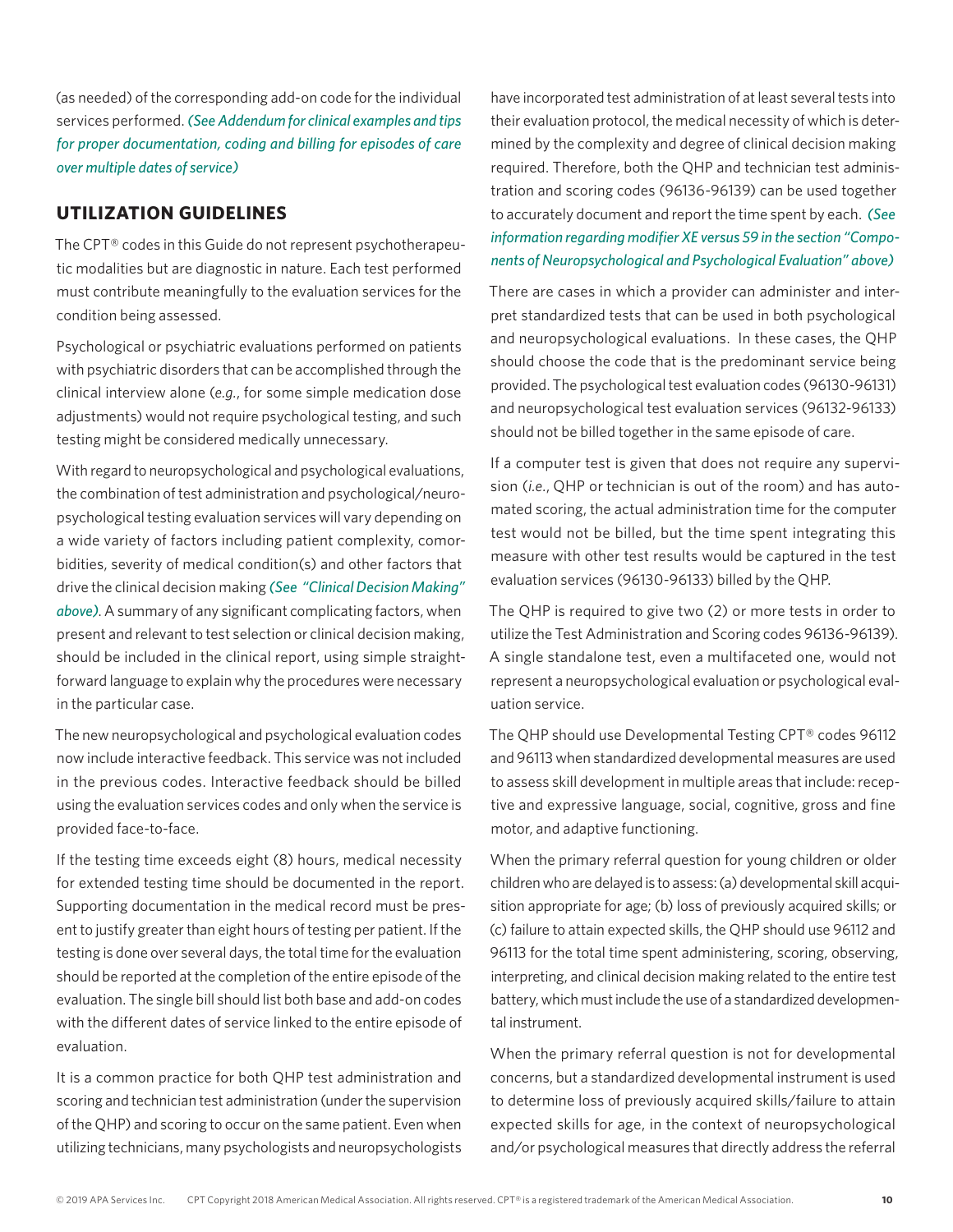question, the QHP should use 96112 and 96113 only for the time spent administering, scoring, observing, interpreting, and clinical decision making related to the standardized developmental instrument. Additional neuropsychological and/or psychological CPT® testing codes would then be used to capture the time spent administering, scoring, observing, interpreting, and clinical decision making related to the other types of measures included in the test battery (psychological and/or neuropsychological).

## **SOURCES OF INFORMATION**

- American Medical Association. CPT® Assistant. Coding communication: Central nervous system assessments and tests. November 2006. P.15.
- American Psychological Association (2017). *Ethical principles of psychologists and code of conduct*. Effective date June 1, 2003 with amendments effective June 1, 2010 and January 1, 2017. http://www.apa. org/ethics/code/. Accessed August 4, 2018.
- APAPO (2014). Statement from an American Psychological Association and American Psychological Association Practice Organization work group on screening and psychological Assessment. http:// www.apapracticecentral.org/reimbursement/billing/assessment-screening.aspx. Accessed August 4, 2018.
- Block, C., Johnson-Greene, D., Pliskin, N., & Boake. (2016). Discriminating cognitive screening and cognitive testing from neuropsychological assessment: Implications for professional practice. *The Clinical Neuropsychologist, 31:3*, 487-500.
- Board of Directors. (2007). American Academy of Clinical Neuropsychology (AACN) practice guidelines for neuropsychological assessment and consultation. *The Clinical Neuropsychologist, 21*, 209–231.
- Centers for Medicare & Medicaid Services. (2019). MLN Matters® [SE17023](https://urldefense.proofpoint.com/v2/url?u=https-3A__www.cms.gov_Outreach-2Dand-2DEducation_Medicare-2DLearning-2DNetwork-2DMLN_MLNMattersArticles_downloads_SE17023.pdf&d=DwMGaQ&c=VjzId-SM5S6aVB_cCGQ0d3uo9UfKByQ3sI6Audoy6dY&r=jR1lLYhax3ROzOFGhMXiKF3WXlbJVdQitfGpwF9iKgE&m=ig7p1cPkHZiKVdwdyzg7moxDiOXlAe2J4J6IQWr6byM&s=yhZpO82-gXIWmv97HemPzP2d7CX8c2E0UJ6NCjUxT-w&e=) *Guidance on Coding and Billing Date of Service on Professional Claims*. [https://www.cms.gov/Outreach-and-Education/Medi](https://www.cms.gov/Outreach-and-Education/Medicare-Learning-Network-MLN/MLNMattersArticles/downloads/SE17023.pdf)[care-Learning-Network-MLN/MLNMattersArticles/downloads/](https://www.cms.gov/Outreach-and-Education/Medicare-Learning-Network-MLN/MLNMattersArticles/downloads/SE17023.pdf) [SE17023.pdf](https://www.cms.gov/Outreach-and-Education/Medicare-Learning-Network-MLN/MLNMattersArticles/downloads/SE17023.pdf). Accessed February 1, 2019.
- Centers for Medicare & Medicaid Services. (2019). National Correct Coding Initiative (NCCI) Change Report for Add-on Code Edit Changes 04/01/2019 for Medicare. Retrieved from https://www. cms.gov/Medicare/Coding/NationalCorrectCodInitEd/Downloads/Change-Report-Add-on-04012019.zip
- Chaytor, N. & Schmitter-Edgecombe, M. (2003). The ecological validity of neuropsychological tests: A review of the literature on everyday cognitive skills. *Neuropsychology Review, 13,* 181-197.
- Finn, S. E. (1996). *Manual for using the MMPI-2 as a therapeutic intervention*. Minneapolis: University of Minnesota Press.
- Gure, T. R., Kabeto, M. U., Plassman, B. L., Piette, J. D., & Langa, K. M. (2010). Differences in functional impairment across subtypes of dementia. *Journals of Gerontology: Biological Sciences and Medical Sciences, 65,* 434-441
- Marcotte, T. D. & Grant, I. (Eds.). (2010). *Neuropsychology of everyday functioning*. New York: Guilford.
- Matarazzo, J. (1990). Psychological assessment versus psychological testing: Validation from Binet to the school, clinic, and courtroom. *American Psychologist, 45,* 999-1017.
- Meyer, G., Finn, S., Eyde, L., Kay, G., Moreland, K., Dies, R., et al. (2001). Psychological testing and psychological assessment: A review of evidence and issues. *American Psychologist, 56,* 128-165.
- Miller, L. R., Cano, A., & Wurm, L. H. (2013). A motivational therapeutic assessment improves pain, mood, and relationship satisfaction in couples with chronic pain. *The Journal of Pain*, 14(5), 525-537.
- Pegg et al. (2008). The impact of patient-centered information on patients' treatment satisfaction and outcomes in traumatic brain injury research. *Rehabilitation Psychology*, *50 (4),* 366–374.
- Postal, K., & Armstrong, K. (2013). *Feedback that sticks: The art of communicating neuropsychological assessment results.* New York: Oxford University Press.
- Postal, K., Chow C., Jung, S., Erickson-Moreo, K., Geier, F., & Lanca, M. (2017): The stakeholders' project in neuropsychological report writing: A survey of neuropsychologists' and referral sources' views of neuropsychological reports, *The Clinical Neuropsychologist*. http:// dx.doi.org/10.1080/13854046.2017.1373859
- Postal, K. S. (2018 in press). The multigenerational family system in dementia assessment and management. In L. Ravdin & H. Katzen (Eds.) *Handbook on the Neuropsychology of Aging and Dementia.* NY: Springer Publishing.
- Poston, J. M., & Hanson, W. E. (2010). Meta-analysis of psychological assessment as a therapeutic intervention. *Psychological Assessment*, 22(2), 203-212.
- Roebuck-Spencer, T.M., Glen, T., Puente, A.E., Denney, R.L., Ruff, R.M., Hostetter, G., & Bianchini, K.J., (2017). Cognitive screening tests versus comprehensive neuropsychological test batteries: A National Academy of Neuropsychology education paper. *Archives of Neuropsychology, 32,* 491-498.
- Sbordone, R. J & Long, C. J. (1996). *Ecological validity of neuropsychological testing*. New York: CRC Press.
- Smith, J. D., Eichler, W. C., Norman, K. R., & Smith, S. R. (2015). The effectiveness of collaborative/therapeutic assessment for psychotherapy consultation: A pragmatic replicated single-case study. *Journal of Personality Assessment*, 97(3), 261-270.
- Society for Personality Assessment Board of Trustees. (2006). Standards for education and training in psychological assessment: Position of the Society for Personality Assessment. *Journal of Personality Assessment*, 87, 355-357.
- Stilley, C. S., Bender, C. M., Dunbar-Jacob, J., Sereika, S., & Ryan, C. (2010). The impact of cognitive function on medication management: Three studies. *Health Psychology, 29,* 50-55.
- Temple R. O., Carvalho, J., & Tremont, G. (2006). A national survey of physicians' use of and satisfaction with neuropsychological services. *Archives of Clinical Neuropsychology, 21(5),* 371-382.
- Westervelt, H. J., Brown, L. B., Tremont, G., Javorsky, D. J., & Stern, R. A. (2007). Patient and family perceptions of the neuropsychological evaluation: how are we doing? *The Clinical Neuropsychologist, 21,*  263-273.